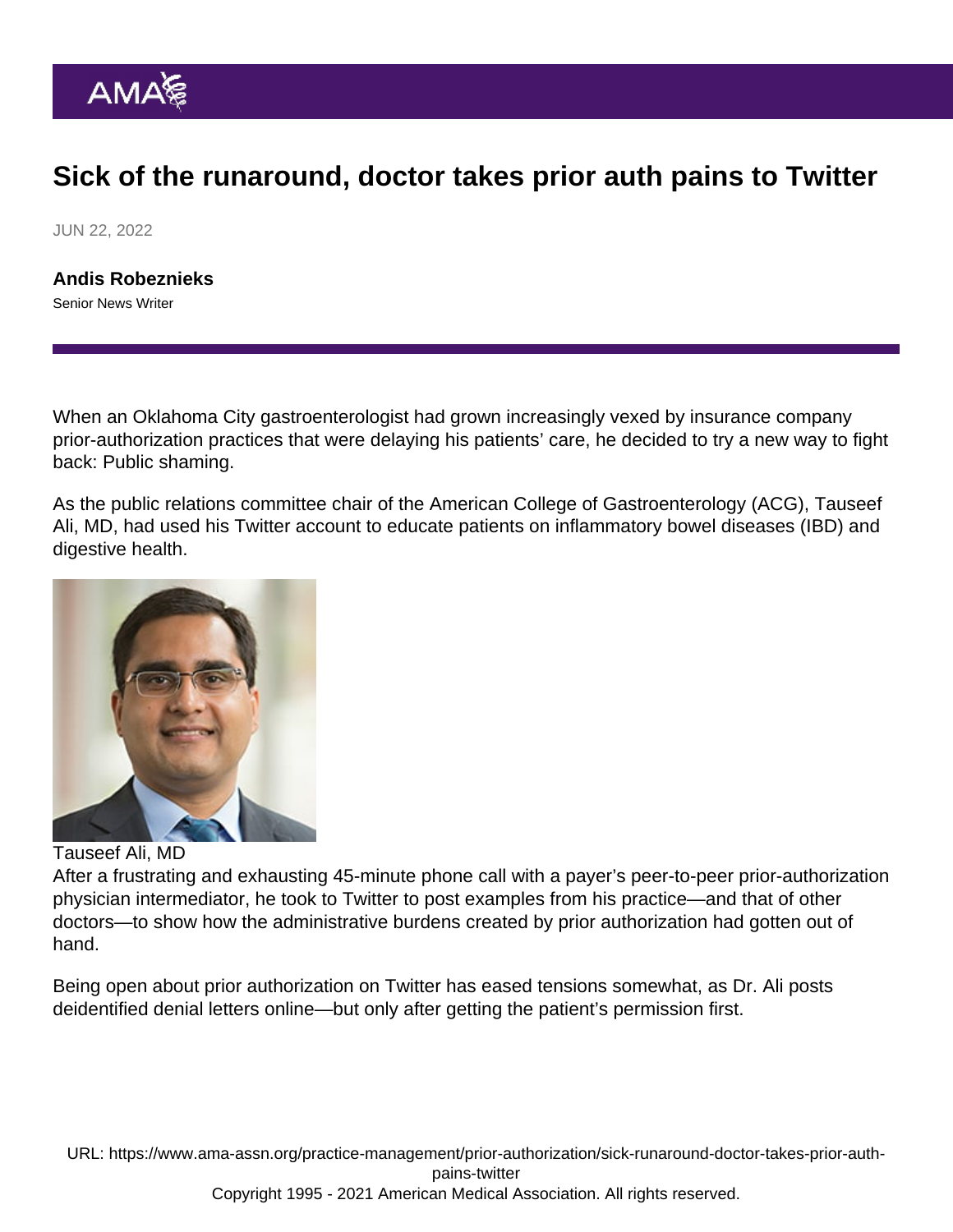Patients "love it—and they get very excited and encouraged that there is a doctor who is advocating on their behalf," he said.

Fixing prior authorization is a core element of the [AMA Recovery Plan for America's](https://www.ama-assn.org/amaone/ama-recovery-plan-america-s-physicians) [Physicians](https://www.ama-assn.org/amaone/ama-recovery-plan-america-s-physicians). You took care of the nation. It's time for the nation to take care of you. It's time to rebuild. And the AMA is ready.

Prior authorization is overused, and existing processes present significant administrative and clinical concerns. Find out how the AMA is [tackling prior authorization](https://www.ama-assn.org/practice-management/sustainability/prior-authorization) with research, practice resources and reform resources.

Dr. Ali is medical director of SSM Health's Crohn's & Colitis Center in Oklahoma City and started his Twitter campaign after that call with a physician from the insurance company explaining his patient's needs. The other doctor said he agreed with Dr. Ali, but still couldn't approve the prior authorization because it conflicted with the payer's policy.

"It got very emotional, and I even asked him, 'What would you do if it was your family member?' And even though he was on board with me, he said there was nothing he could do. I would have to call the medical director if I wanted to get an exception," he recalled. "It took me an hour to cool down before I could resume my medical practice.

"I thought: I need to do something to help my patients understand and—to a certain degree—publicly shame our payers, because what they are doing is not appropriate," said Dr. Ali, an AMA member who is also the governor of ACG's Oklahoma chapter.

## Treatment delays cause patient harm

Prior authorization is a health plan utilization-management or cost-control process that requires physicians to get approval before a prescribed treatment, test or medical service qualifies for payment.

More than one-third (34%) of 1,004 physicians in an [AMA survey](https://www.ama-assn.org/system/files/prior-authorization-survey.pdf) (PDF) reported that prior authorization led to a serious adverse event for a patient in their care. This includes hospitalization (24%) and disability or even death (8%). Patients and physicians can read about reform efforts and share their personal experiences with prior authorization at [FixPriorAuth.org](https://fixpriorauth.org/) or using the [#FixPriorAuth](https://twitter.com/hashtag/fixpriorauth) hashtag on Twitter.

Dr. Ali, who tweets about the problem using the [#RespectMyPrescription](https://twitter.com/hashtag/RespectMyPrescription) hashtag, told of patients of his "who, because of that delay, have ended up being in the emergency room ... I have had patients who, because of this, have had surgeries performed because the insurance was not approving

URL: [https://www.ama-assn.org/practice-management/prior-authorization/sick-runaround-doctor-takes-prior-auth](https://www.ama-assn.org/practice-management/prior-authorization/sick-runaround-doctor-takes-prior-auth-pains-twitter)[pains-twitter](https://www.ama-assn.org/practice-management/prior-authorization/sick-runaround-doctor-takes-prior-auth-pains-twitter) Copyright 1995 - 2021 American Medical Association. All rights reserved.